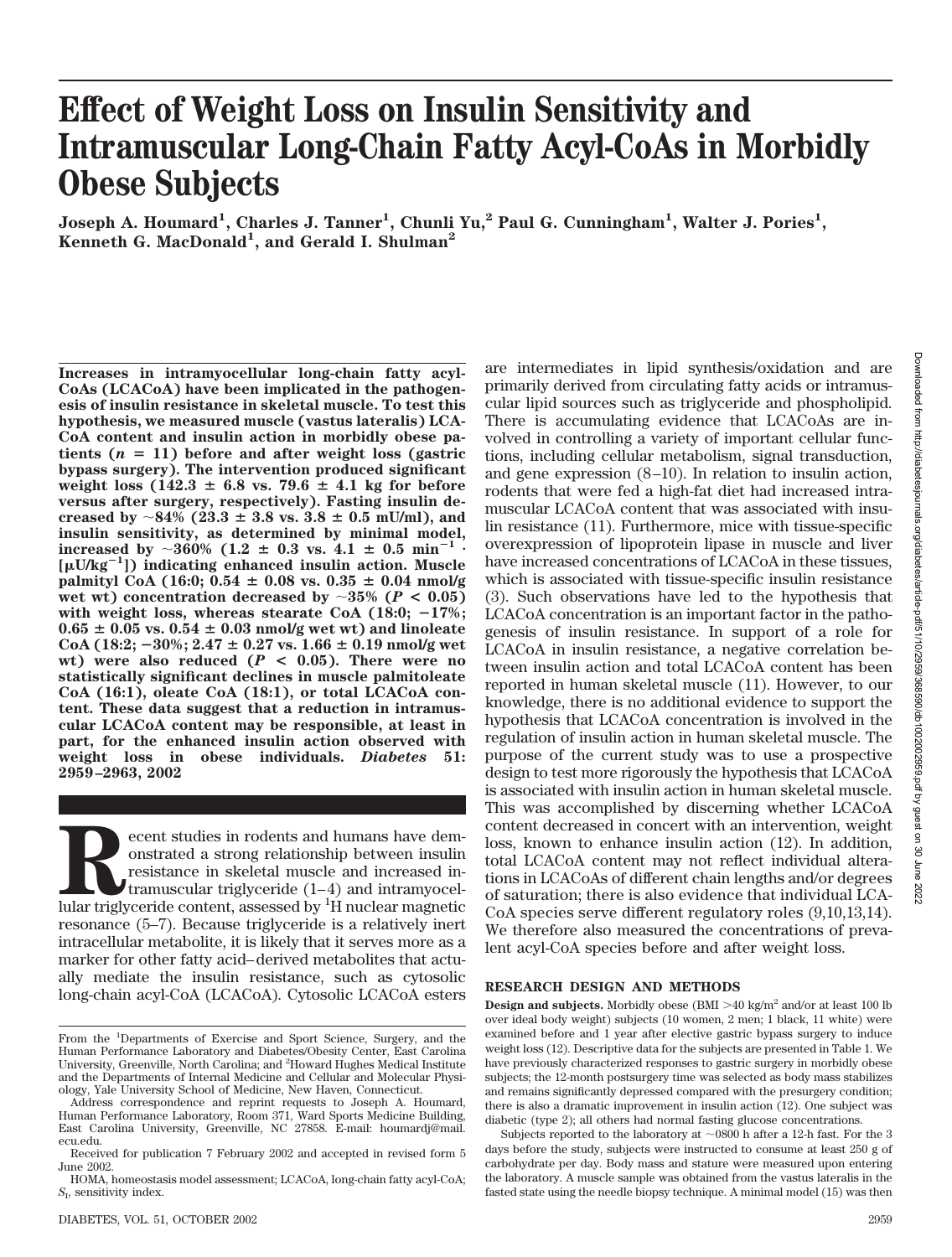TABLE 1

Selected characteristics of the morbidly obese subjects before intervention

| Variable                          | Mean $\pm$ SE   |
|-----------------------------------|-----------------|
| Age (years)                       | $39.8 \pm 3.1$  |
| Stature (m)                       | $1.71 \pm 0.02$ |
| BMI $\left(\frac{kg}{m^2}\right)$ | $48.6 \pm 1.2$  |
| Fasting insulin $(\mu U/ml)$      | $23.3 \pm 3.8$  |
| Fasting glucose (mg/dl)           | $104.3 \pm 7.7$ |

Subjects consisted of 1 black individual and 11 white individuals; 2 of the subjects were men, and 10 were women.

performed for calculating an insulin sensitivity index  $(S_1)$ . Identical procedures were performed when subjects were morbidly obese (before surgery) and after weight loss (1 year after surgery). All procedures were approved by the East Carolina University Institutional Review Board, and informed consent was obtained before any experimental procedures were performed.

**Insulin action.** Insulin action was determined with a 3-h intravenous glucose tolerance test (minimal model) (15). Glucose and insulin dosages were calculated on the basis of body surface area, because of the high body mass of morbidly obese subjects (R.N. Bergman, personal communication). After fasting samples were obtained, glucose (50%) was injected into a catheter placed in an antecubital vein at a dose of 12  $g/m^2$  body surface area. Insulin, at a dose of  $1.5$  units/ $m<sup>2</sup>$  body surface area, was injected at minute 19. Blood samples were obtained at minutes 2, 3, 4, 5, 6, 8, 10, 12, 14, 16, 19, 22, 25, 30, 40, 50, 60, 70, 80, 90, 100, 120, 140, and 160 and centrifuged, and plasma was frozen at  $-80^{\circ}$ C for the subsequent determination of insulin and glucose. Insulin was determined with immunoassay (Access Immunoassay System; Beckman Coulter, Fullerton, CA), and glucose was determined with an oxidation reaction (YSI Model 2300 Stat Plus; Yellow Springs Instruments, Yellow Springs, OH). An insulin  $S<sub>I</sub>$  was calculated on the basis of the minimal model as described by Bergman et al. (15).  $S<sub>r</sub>$  is an index of the ability of insulin to promote the disposal of glucose, with a higher  $S_I$  indicating enhanced insulin sensitivity. Insulin action was also determined from fasting glucose and insulin concentrations by calculating a homeostasis model assessment (HOMA) value ([fasting glucose (mg/dl)  $\times$  0.05551]  $\times$  fasting insulin  $[\mu U/ml]/22.1$  (16).

**Liquid chromatography tandem mass spectrometry.** A needle biopsy of the vastus lateralis was obtained under local anesthesia in the fasted condition, immediately before the minimal model. Visible fat and/or connective tissue was removed from the sample (50–100 mg) and frozen in liquid nitrogen for subsequent analyses. LCACoAs were extracted from the biopsy sample by solid-phase extraction and C<sup>17</sup> CoA was added as an internal standard as previously described (17,18). A tandem mass spectrometer API 3000 (Perkin-Elmer Sciex) interfaced with TurboIonspray ionization source was used for mass spectrometry/mass spectrometry analysis (18). Fatty acyl-CoAs were ionized in a negative electrospray mode, and the transition pairs  $[M^2H]^{2-}/[M^2]$ H-80]<sup>-</sup> were monitored in multiple reaction monitoring mode. Doubly charged ions and corresponding product ions (precursor minus phosphate group) were chosen as a transition pair for multiple reactions monitoring for quantitation (18). Total LCACoA content was calculated as the sum of the LCACoA species measured.

**Statistics.** Data are presented as mean  $\pm$  SE. Repeated measures ANOVA was used to compare data before and after surgery. Pearson product correlation coefficients were used to determine whether relationships existed between selected variables. Statistical significance was denoted at  $P < 0.05$ .

### **RESULTS**

**Weight loss.** The gastric bypass surgery induced substantial weight loss in the morbidly obese subjects. As presented in Fig. 1, body mass decreased significantly  $(P \leq$ 0.0001) by  $\sim$  60 kg (142.3  $\pm$  6.8 vs. 79.6  $\pm$  4.1 kg). BMI also decreased (48.6  $\pm$  1.2 vs. 27.1  $\pm$  0.9 kg/m<sup>2</sup>) significantly  $(P < 0.0001)$ .

**Insulin action.** Insulin action, as determined by a variety of indexes, improved with weight loss. As presented in Fig. 2, fasting glucose concentration decreased  $(P < 0.01)$  by ~24% with weight loss (104.3  $\pm$  7.7 vs. 79.6  $\pm$  1.6 mg/dl). Fasting insulin was also reduced (23.3  $\pm$  3.8 vs. 3.8  $\pm$  0.5  $\mu$ U/ml;  $P < 0.001$ ) by  $\sim$  84% for before versus after weight



**FIG. 1. Individual and mean body mass (***A***) and BMI (***B***) before and** after weight (wt.) loss intervention ( $n = 12$ ; means  $\pm$  SE). \*Significantly different  $(P < 0.001)$  from before weight loss.

loss, respectively. Because both glucose and insulin decreased, there was a reduction ( $P < 0.001$ ) in HOMA (5.9  $\pm$ 0.9 vs. 0.8  $\pm$  0.1) with weight loss. S<sub>I</sub> as determined from the minimal model (15) increased ( $\dot{P}$  < 0.0001) by ~360% with weight loss, indicating enhanced insulin sensitivity  $[1.2 \pm 0.3 \text{ vs. } 4.1 \pm 0.5 \text{ min}^{-1} \cdot (\mu U/kg^{-1})$ ; Fig. 2]. An S<sub>I</sub> was not calculated for one female subject because of an inability to obtain venous access during the entire minimal model procedure;  $S_I$  data are thus presented for 11 subjects. Improvements in these indexes of insulin action remained statistically significant when the diabetic subject was excluded; data from this subject was thus included in all statistical analyses.

**Muscle LCACoA content.** Data for LCACoA concentrations are presented in Fig. 3. Sufficient material was not obtained in 1 individual; data are presented for 11 subjects (9 women, 2 men). There was no evidence for sex differences in relation to insulin action, body composition, and changes in the total and individual LCACoA species with weight loss intervention. All data are thus presented irrespective of sex. There was a significant  $(P < 0.05)$ decline in muscle palmityl CoA (16:0) concentration with weight loss (0.54  $\pm$  0.08 vs. 0.35  $\pm$  0.04 nmol/g wet wt) of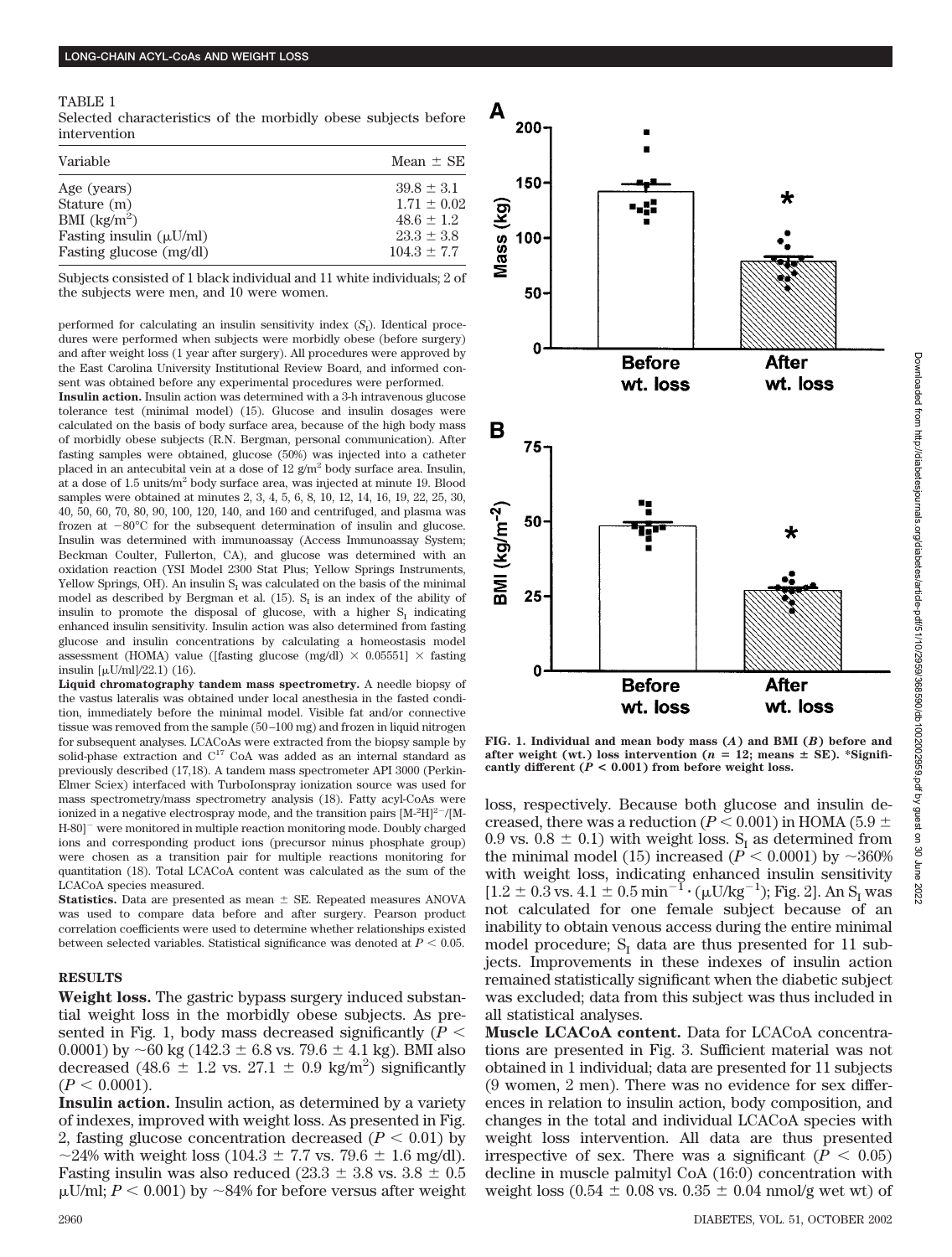

**Linoleate** 

 $(18:2)$ 

**FIG. 2. Changes in individual and mean fasting glucose (***A***), fasting** insulin  $(B)$ , and insulin  $S<sub>I</sub>$  derived from an intravenous glucose toler**ance test (***C***) with weight (wt.) loss. Fasting data are from 12 subjects,** and  $S$ <sub>I</sub> data are from 11 subjects (means  $\pm$  SE). \*Significantly different **(***P* **< 0.01) from before weight loss.**

 $\sim$ 35%. Muscle palmitoleate CoA (16:1) did not change (*P* = 0.23) with weight loss (0.36  $\pm$  0.08 vs. 0.27  $\pm$  0.04 nmol/g wet wt). In terms of 18 carbon fatty acids, muscle stearate CoA (18:0) decreased ( $P < 0.05$ ) with weight loss (0.65  $\pm$ 0.05 vs. 0.54  $\pm$  0.03 nmol/g wet wt) by  $\sim$ 17%. Muscle oleate CoA (18:1) was not altered ( $P = 0.25$ ) with weight loss  $(5.31 \pm 0.64 \text{ vs. } 4.50 \pm 0.35 \text{ nmol/g wet wt}).$  Linoleate CoA (18:2) was also reduced  $(P < 0.05)$  with weight loss  $(2.47 \pm 0.27 \text{ vs. } 1.66 \pm 0.19 \text{ nmol/g wet wt})$  by  $\sim$ 30%. The relative percentages of total LCACoA content (mean of before and after weight loss) were palmityl CoA 5.2%, palmitoleate CoA 3.6%, stearate CoA 7.2%, linoleate CoA 23.4%, and oleate CoA 60.8%. There was a trend  $(P = 0.09)$ for total LCACoA concentration to decrease by  $\sim$ 20% with weight loss  $(9.54 \pm 1.03 \text{ vs. } 7.60 \pm 0.69 \text{ nmol/g wet wt}).$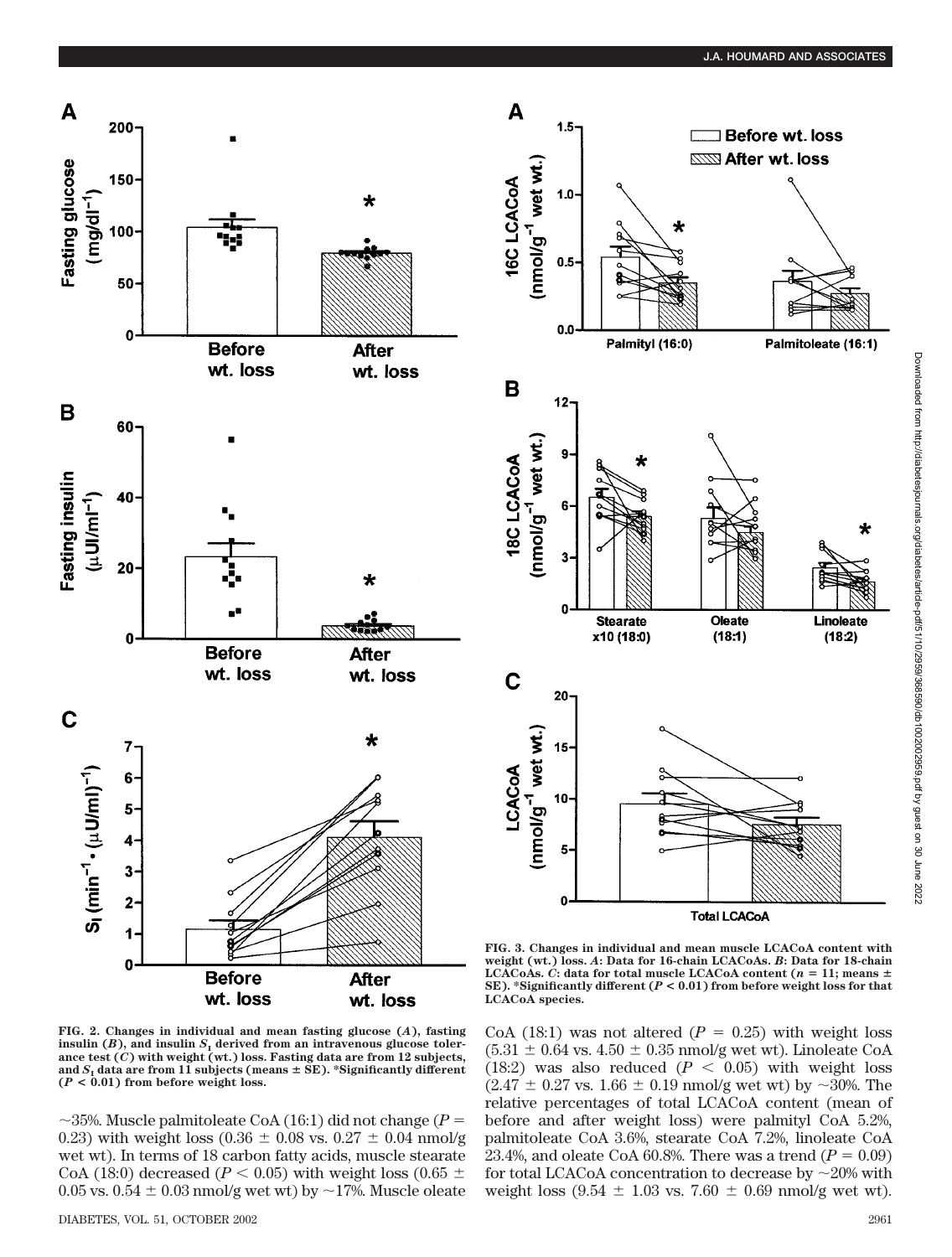There was a trend  $(r = -0.58, P = 0.08)$  for a greater increase in insulin sensitivity  $(S_I)$  to be associated with a larger decline in palmityl CoA (16:0) with weight loss. No other correlations between changes in LCACoAs with changes in insulin action and body mass were evident.

## **DISCUSSION**

The main finding of the present study was that skeletal muscle LCACoA content decreased in conjunction with enhanced insulin action in obese patients after weight loss. This observation is relevant to discerning mechanisms by which weight loss enhances insulin action, as the accumulation of LCACoA esters induces cellular alterations associated with insulin resistance. LCACoA esters can lead to activation of protein kinase  $C\theta$ , which can subsequently activate a serine kinase cascade that phosphorylates the insulin receptor (19) and/or insulin receptor substrate-1 at serine sites (20,21). Serine phosphorylation of the insulin receptor and insulin receptor substrate-1 reduces the ability of the cell to respond to ligand binding and produces insulin resistance (19–24). An intervention that decreases intramuscular LCACoA concentrations thus would be hypothesized to improve insulin action via enhancing insulin signal transduction. LCACoA esters also serve as regulatory molecules that control the activity of key enzymes in glucose metabolism, such as glycogen synthase (8–10,25), hexokinase (26), and nuclear factors that regulate gene transcription (8–10,14). These findings indicate the potential importance of LCACoA and suggest that a reduction in muscle LCACoA concentrations would contribute, at least in part, to enhancing insulin action; the current data support this hypothesis. The novel aspect of the present study was that a reduction in LCACoA was specifically observed in human skeletal muscle with a clinical intervention (weight loss) used to enhance insulin action (Figs. 2 and 3).

As presented in Fig. 3, palmityl CoA, stearate CoA, and linoleate CoA decreased significantly with weight loss, whereas there was no statistically significant reductions in muscle palmitoleate CoA or oleate CoA. It is of particular interest that both saturated fatty acyl CoAs (palmityl CoA and stearate CoA) decreased significantly with weight loss. Stein et al. (13) reported that saturated fatty acids (palmitic, stearic) promoted the hypersecretion of insulin more dramatically than unsaturated fatty acids of similar chain lengths (linoleic, oleic). These findings prompted the speculation that saturated fatty acids and their derivatives contribute to the development of insulin resistance (13). In support, the consumption of saturated fats is significantly associated with hyperinsulinemia and subsequent disease states such as diabetes, hypertension, and obesity (27). Such data suggest that saturated fatty acids and their metabolic products are relatively potent in terms of functioning as intracellular signaling molecules that induce insulin resistance. Although we cannot discern cause and effect, in the present study we did observe a tendency for a larger reduction in palmityl CoA in human skeletal muscle to be associated with a greater improvement in insulin action with weight loss (RESULTS). Palmityl CoA can be synthesized into ceramide (1) and/or possibly function through other mechanisms that induce insulin resistance (22). These findings emphasize that saturation status and chain length are important factors to consider when examining the role that LCACoAs play in controlling insulin action in skeletal muscle.

Previous experiments have studied the effects of weight loss on muscle lipid content. Using quantitative histochemical staining, Goodpaster et al. (28) reported that intramuscular (vastus lateralis) triglyceride concentration decreased with weight loss  $(\sim 15 \text{ kg})$  in obese subjects with and without diabetes. Using computed tomography to estimate muscle lipid content, this same research group (29) reported a 36% reduction in muscle lipid content in obese individuals after weight loss. These relatively sparse data indicate that muscle triglyceride content is reduced in obese individuals with weight loss. However, although muscle triglyceride content is negatively associated with insulin action  $(4-6)$ , it is likely that other intramy occllular components of lipid metabolism have a more mechanistic and direct link with the pathophysiology of insulin resistance. Recent evidence indicates that LCACoA esters play a vital role in controlling carbohydrate metabolism and influence insulin action in skeletal muscle (8,11,14,22,24, 25). In support of a relationship between LCACoA and insulin action, correlations between insulin action and muscle LCACoA content have been demonstrated in both rodents (30,31) and humans (11). However, the present data are the first, to our knowledge, to demonstrate that LCACoA content is reduced in human skeletal muscle with an intervention that concomitantly enhances insulin action.

Although cytosolic triglyceride concentration may serve as an useful index of muscle fat content, an accurate determination of intramuscular triglyceride concentration is technically difficult because of possible contamination from adipose tissue interspersed between individual muscle cells (4,11,32). The concentrations of LCACoAs of various chain lengths and saturations are virtually undetectable in adipose tissue; the measurement of LCACoA thus has been proposed as a reliable indicator of intramuscular lipid content (11). In support of LCACoA reflecting muscle lipid content, high-fat feedings increased LCACoA concentration in rodent skeletal muscle (11,33). In addition, tissuespecific overexpression of lipoprotein lipase in liver and muscle promoted increased fatty acyl CoA deposition in these tissues, which was associated with tissue-specific insulin resistance (3). The decrease in LCACoA reported in the current study with weight loss thus also indicates that total intramyocellular lipid content was significantly reduced with this intervention in obese individuals.

In summary, increases in intramyocellular LCACoAs have been implicated in the pathogenesis of insulin resistance in skeletal muscle. In the present study, muscle palmityl CoA  $(-35%)$ , stearate CoA  $(-17%)$ , and linoleate  $CoA$  ( $-30\%$ ) decreased significantly with weight loss in obese subjects. Conversely, muscle palmitoleate CoA and oleate CoA were not significantly altered. There was a trend for a larger decrease in palmityl acyl CoA to be associated with enhanced insulin action with weight loss. These findings suggest that a reduction in intramuscular LCACoA content may be responsible, at least in part, for the enhanced insulin action observed with weight loss in obese individuals.